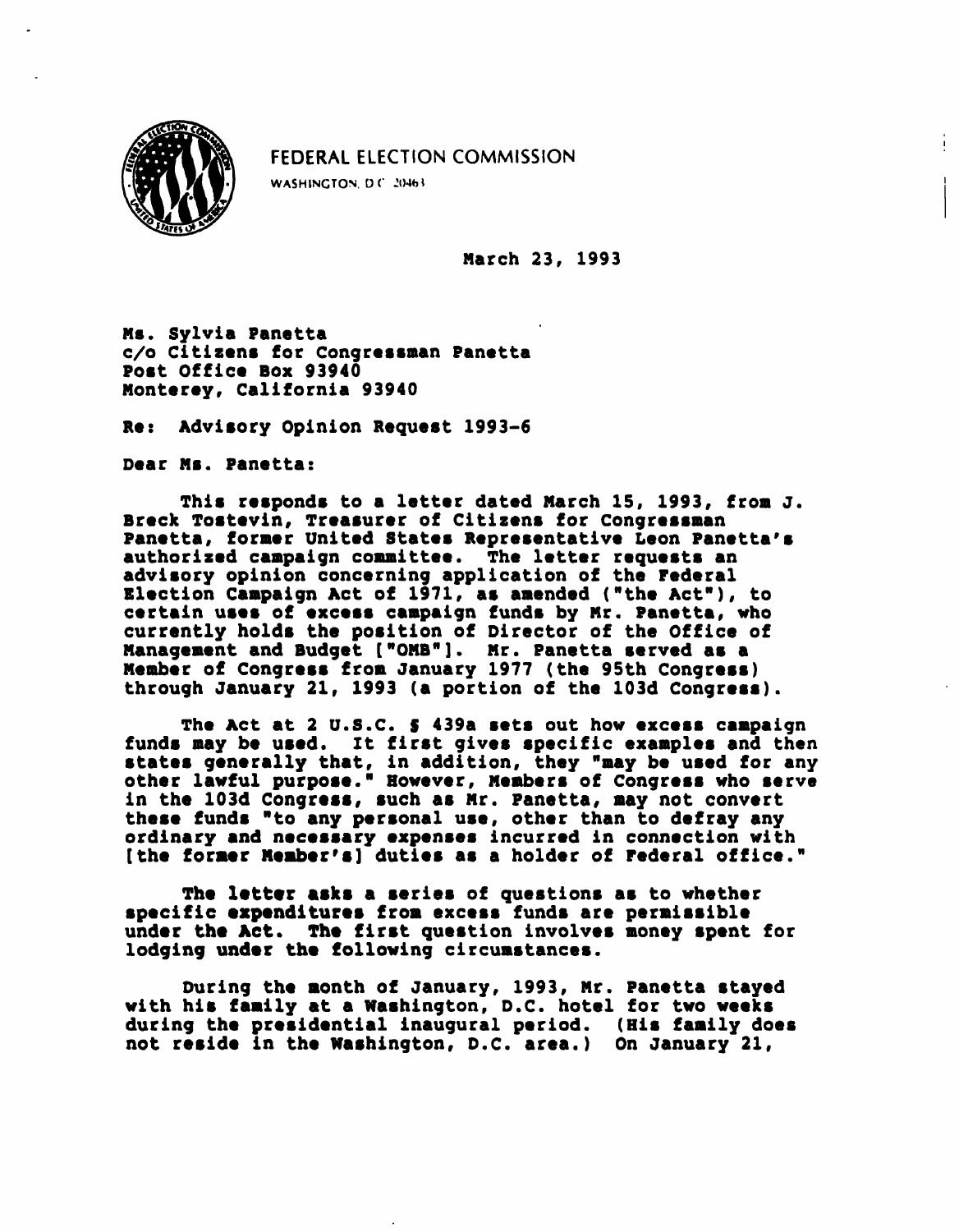1993, Mr. Panttta resigned from the office of U.S. Representative in order to be sworn in to his current position, which occurred on January 22, 1993. He remained with his family at the same hotel until January 29, 1993.

Ţ

The hotel space where Mr. Panetta stayed afforded him office space during the transition in order to hold necessary meetings as well as to have space in which to work during the transitionary period. This work included both OMB work, final elements of work from his congressional office, and work on the logistics of the move from the congressional office to OMB. The space was also used to entertain and meet with constituents who visited Washington, D.C. during this two week time-frame.

The Act authorizes the Commission to issue an advisory opinion in response to a "complete written request" from any person with respect to a specific transaction or activity by the requesting person. 2 U.S.C. S 437f(a). Commission regulations explain that such a request "shall include a complete description of all facts relevant to the specific transaction or activity with respect to which the request is made." 11 CFR 112.1(c).

The Commission considers this letter an advisory opinion request (Advisory Opinion Request 1993-6) and is in the process of drafting a response. However, in view of the foregoing requirements for a complete description of the underlying facts, you will need to provide further information with regard to your first question, as specified in the following questions.

(1) Please state what Mr. Panetta's living arrangements in Washington, D.C. were at the time he rented hotel lodging for use during the inaugural period.

(2) On what date did Mr. Panetta have to vacate his office in the House of Representatives?

(3) Was Mr. Panetta provided with transitional office space either by President Clinton's Transitional Office, or by the Office of Management and Budget, for the period between the time he was nominated as Director of OMB but before the date this nomination was approved?

If you have any questions about the advisory opinion process; or this letter, please contact Mr. Litchfield or Rita Reimer, the attorney assigned to this matter. This letter is being sent by fax, given your request for prompt consideration, with a first class mailing to follow. You may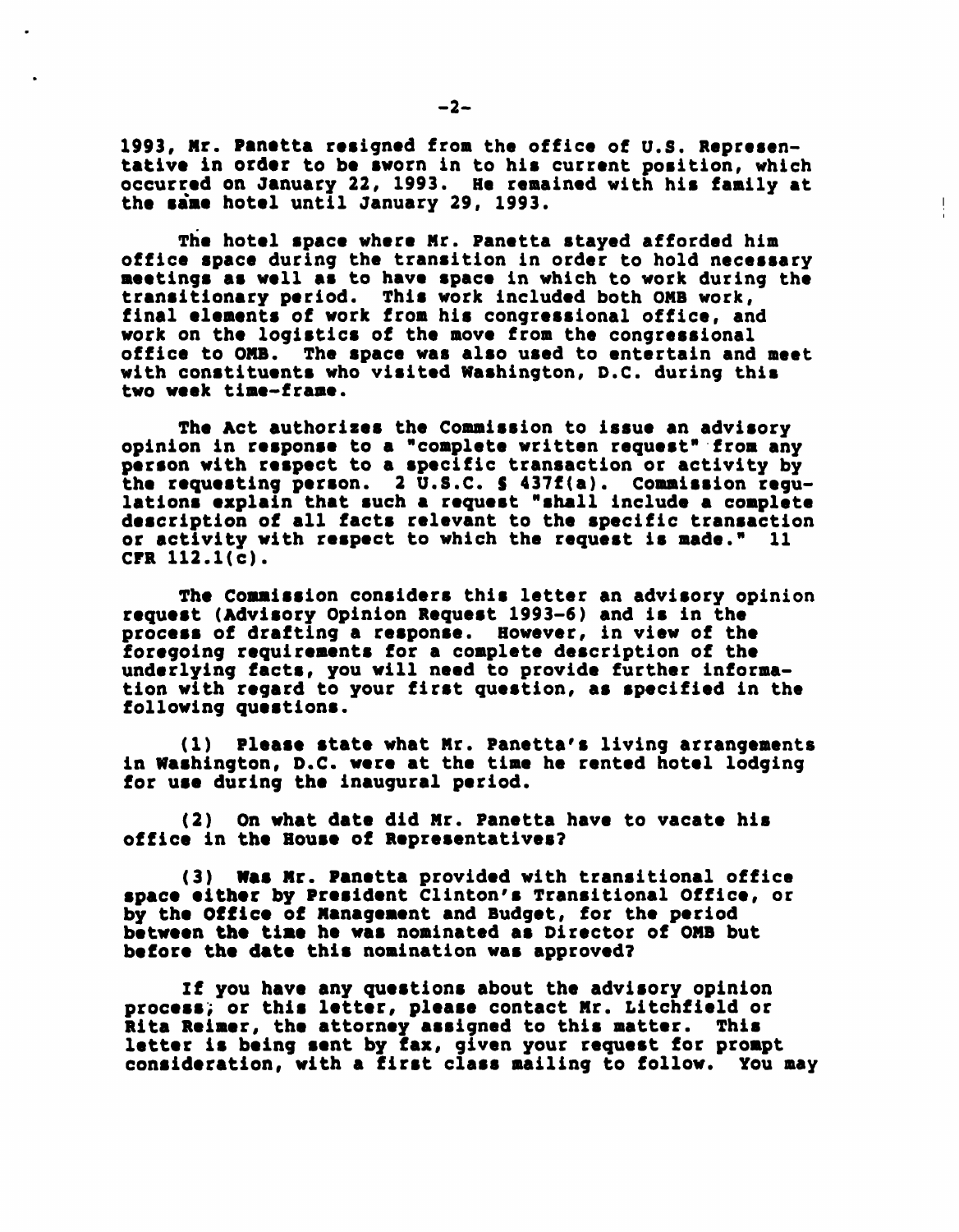reply by fax, if desired, but the original of your signed reply letter is also needed for record purposes. The fax number for this office is (202) 219-3923. \*

Sincerely,

Lawrence M. Noble General Counsel

BY:

N. Bradley Litchfield Associate General Counsel

 $\blacksquare$ 

 $\bullet$ 

 $\Box$ 

 $\mathbf{v}_\mathrm{c}$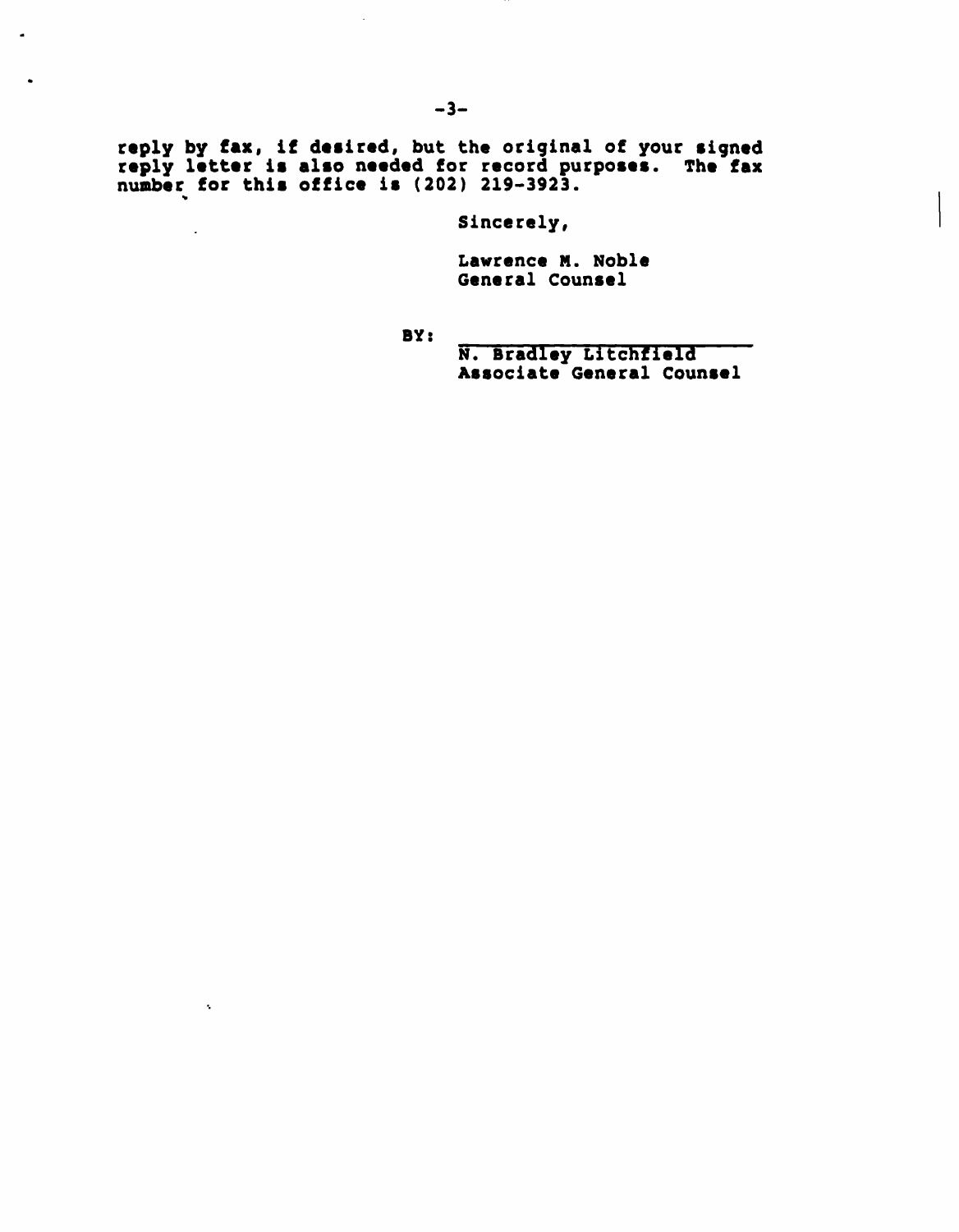Supplement to

93 HAR 26 PM I2: 3

 $\mathsf{I}$ 

Post Office Box 2703 Monterey, California 63940

**March 25, 1993**<br>12: 471 W3 O2 BUH CG<br>12: 472 March 25, 1993<br>10: 472 March 25, 1993

M. Bradley Litchfiold Associate General Counsel for Mr. Lawrence M. -Noble General Counsel Federal Election Commission Office of General Counsel 999 B. -Street, N,W. Washington, D.C. 20463

Dear N. Lltchflold:

thank- you very much for\* your, recent letter of Meroh 23, 1993 to Mrs. Sylvia Panetta in which you ask for more details regarding the ressons for hotel lodging accommodations for' former Congressman Leon B. Panetta and his family during the inaugural period In January 1993. I have consulted with Mr. and Mrs. Panetta and have obtained answers to the -following questions you pose.

1) In your letter you ask what Mr. Panetta's living arrangements in Washington, D.'C, were\* at the tine he rented hotel lodging for use during the inaugural period. Upon resignation from his seat in Congress and immediately following the swearing in to his position as Director of the Offico of Management and Budget (OMB) , he took steps to awve' from his prior residence which was a rental arrangement along with three other members of Congress in a townhouse on Capitol Hill. Because the OMB legal counsel advised Mr. Panetta that a conflict of interest arose if he were to continue to reside, with members' of the legislative branch, Mr. and Mrs. Panetta immediately tegan. to. look for other permanent living arrangements for him. During that short interim period, Mr. Panetta remained in the .hotel with his family. Thus: for these reasons. the Panetta family remained in the hotel until an apartment was located for Mr. pametta. A» soon aa this apartment became available, he moved to this new housing which was on January 29, Friday night, the same day that Mrs. Panetta and family returned to California.

This questions asks, on what date did Mr. Panetta have to vacate his office in the House of Representatives. He had- to leave when he was sworn in as Director of the Office of Management and Budget, again, for purposes of avoiding conflict of interest. This occurred on January 22, 1993. I would point out, also, that